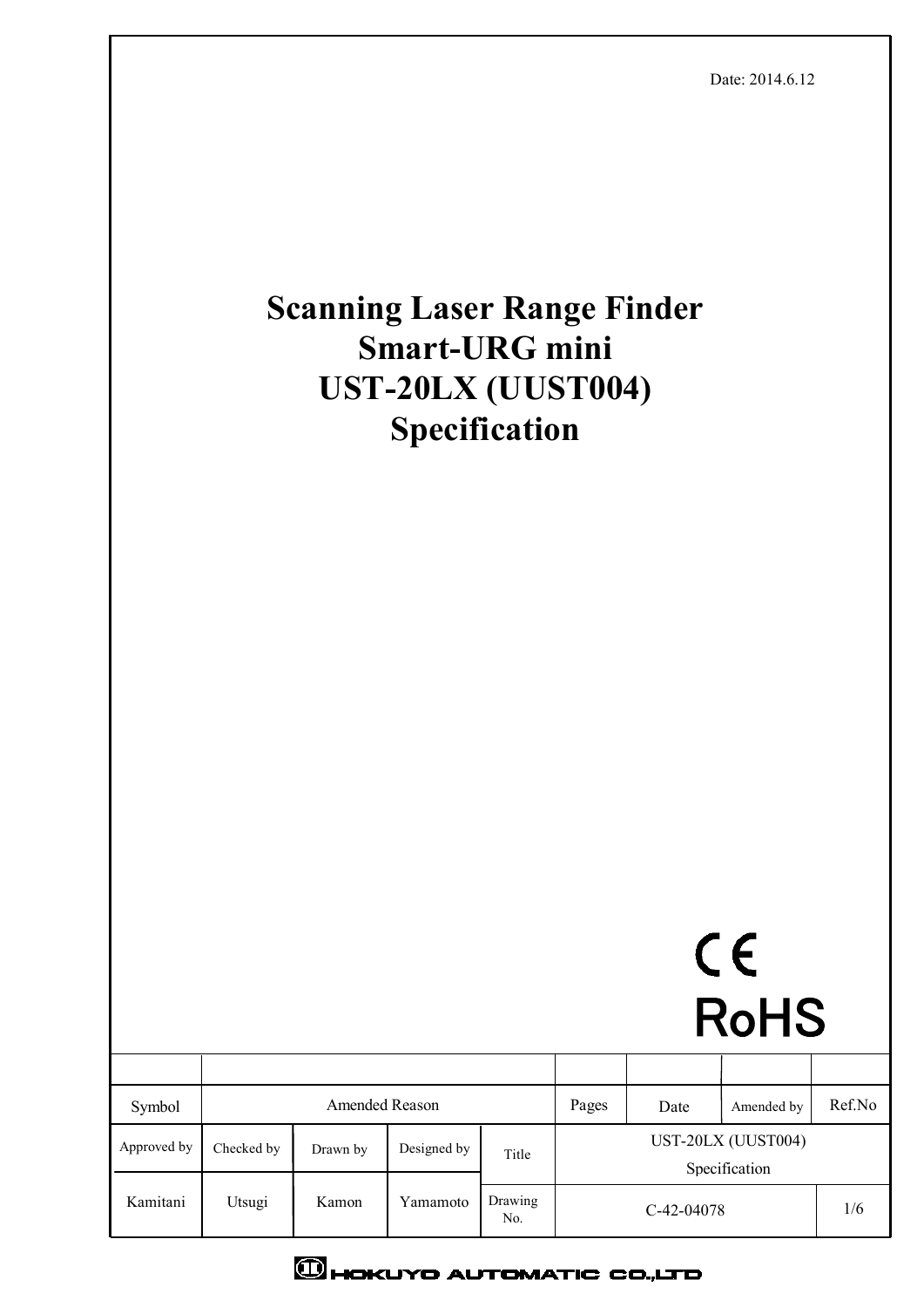#### **1. General**

This sensor uses a laser source to scan 270° field of view. Positions of objects in the range are calculated with step angle and distance. Sensor outputs these data through communication channel.

#### **2. Structure**

#### **2-1.Strucure diagram**



#### **3. Important notes**

- (1) This sensor is not a safety device/tool.
- (2) This sensor cannot be used for human body detection as per the machinery directives.
- (3) Hokuyo products are not developed and manufactured for the use in weapons, equipments or related technologies intended for destroying human lives or causing mass destruction. If such possibilities or usages are revealed, the sales of Hokuyo products to those customers might be halted by the laws of Japan such as Foreign Exchange Law, Foreign Trade Law or Export Trade control order. In addition, Hokuyo products are for the purpose of maintaining the global peace and security in accordance with the above law of Japan.

## **OHOKUYO AUTOMATIC CO.,LTD**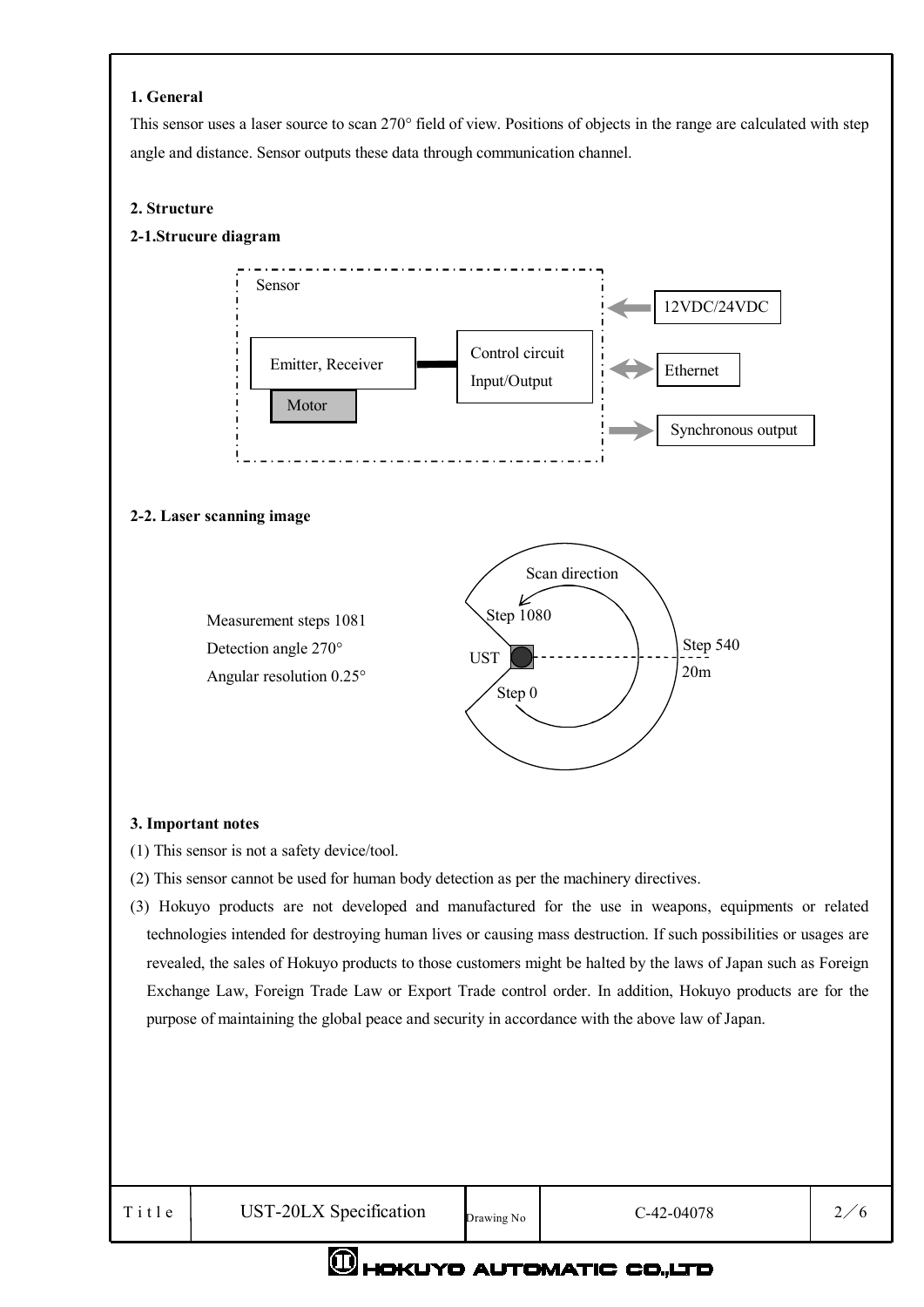| Product name                        | Scanning Laser Range Finder                                                                                                                               |
|-------------------------------------|-----------------------------------------------------------------------------------------------------------------------------------------------------------|
| Model                               | UST-20LX                                                                                                                                                  |
| Supply voltage                      | 12VDC/24VDC (Operation range 10 to 30V ripple within 10%)                                                                                                 |
| Supply current                      | 150mA or less (during start up 450mA is necessary.)                                                                                                       |
| Light source                        | Laser semiconductor (905nm) Laser class 1 (IEC60825-1:2007)                                                                                               |
| Detection range                     | 0.06m to 20m (white Kent sheet)                                                                                                                           |
|                                     | (diffuse reflectance 10%)<br>0.06m to 8m                                                                                                                  |
|                                     | Max. detection distance: 60m                                                                                                                              |
| Accuracy                            | $\pm 40$ mm<br>$(*1)$                                                                                                                                     |
| Repeated accuracy                   | $\sigma$ < 30mm (*1)                                                                                                                                      |
| Scan angle                          | $270^\circ$                                                                                                                                               |
| Scan speed                          | 25ms (Motor speed 2400rpm)                                                                                                                                |
| Angular resolution                  | $0.25^{\circ}$                                                                                                                                            |
| Start up time                       | Within 10 sec (start up time differs if malfunction is detected during start up)                                                                          |
| Input                               | IP reset input, photo-coupler input (current 4mA at ON)                                                                                                   |
| Output                              | Synchronous Output, photo coupler open collector output 30VDC 50mA MAX.                                                                                   |
| Interface                           | Ethernet 100BASE-TX                                                                                                                                       |
| LED display                         | Power supply LED display (Blue): Blinks during start up and malfunction state.                                                                            |
|                                     | Less than 15,000lx                                                                                                                                        |
| Surrounding intensity               | Note: Avoid direct sunlight or other illumination sources as it may cause sensor                                                                          |
|                                     | malfunction                                                                                                                                               |
| Ambient temperature<br>and humidity | -10 $\rm{^{\circ}C}$ to +50 $\rm{^{\circ}C}$ , below 85%RH (without dew, frost)                                                                           |
| Storage temperature<br>and humidity | -30 $\rm{^{\circ}C}$ to +70 $\rm{^{\circ}C}$ , below 85%RH (without dew, frost)                                                                           |
| Vibration resistance                | 10 to 55Hz double amplitude of 1.5mm for 2hrs in each X, Y, and Z direction<br>55 to 200Hz 98m / $s^2$ sweep of 2min for 1hr in each X, Y and Z direction |
| Vibration resistance<br>(Operating) | 55 to 150Hz 19.6m/ $s^2$ sweep of 2min for 30min in each X, Y and Z direction                                                                             |
| Shock resistance                    | $196 \text{m/s}^2 (20 \text{G})$ X, Y and Z direction 10 times.                                                                                           |
|                                     | (EMI)                                                                                                                                                     |
|                                     | EN61326-1:2013                                                                                                                                            |
|                                     | $EN55011:2009 + A1:2010$                                                                                                                                  |
|                                     | (EMS)                                                                                                                                                     |
|                                     | EN61326-1:2013                                                                                                                                            |
| <b>EMC</b> standards                | EN61000-4-2:2009                                                                                                                                          |
|                                     | $EN61000-4-3:2006+A1:2008+A2:2010$                                                                                                                        |
|                                     | EN61000-4-4:2012                                                                                                                                          |
|                                     | EN61000-4-6:2009                                                                                                                                          |
|                                     | EN61000-4-8:2010                                                                                                                                          |
| Protective Structure                | <b>IP65</b>                                                                                                                                               |
|                                     |                                                                                                                                                           |
| Weight                              | 130g (Excluding cable)                                                                                                                                    |
| Material                            | Front case: Polycarbonate, Rear case: Aluminum                                                                                                            |
| Dimensions                          | $50\times50\times70$ mm (sensor only)                                                                                                                     |
| $(W \times D \times H)$             |                                                                                                                                                           |

# **CHOKUYO AUTOMATIC CO.,LTD**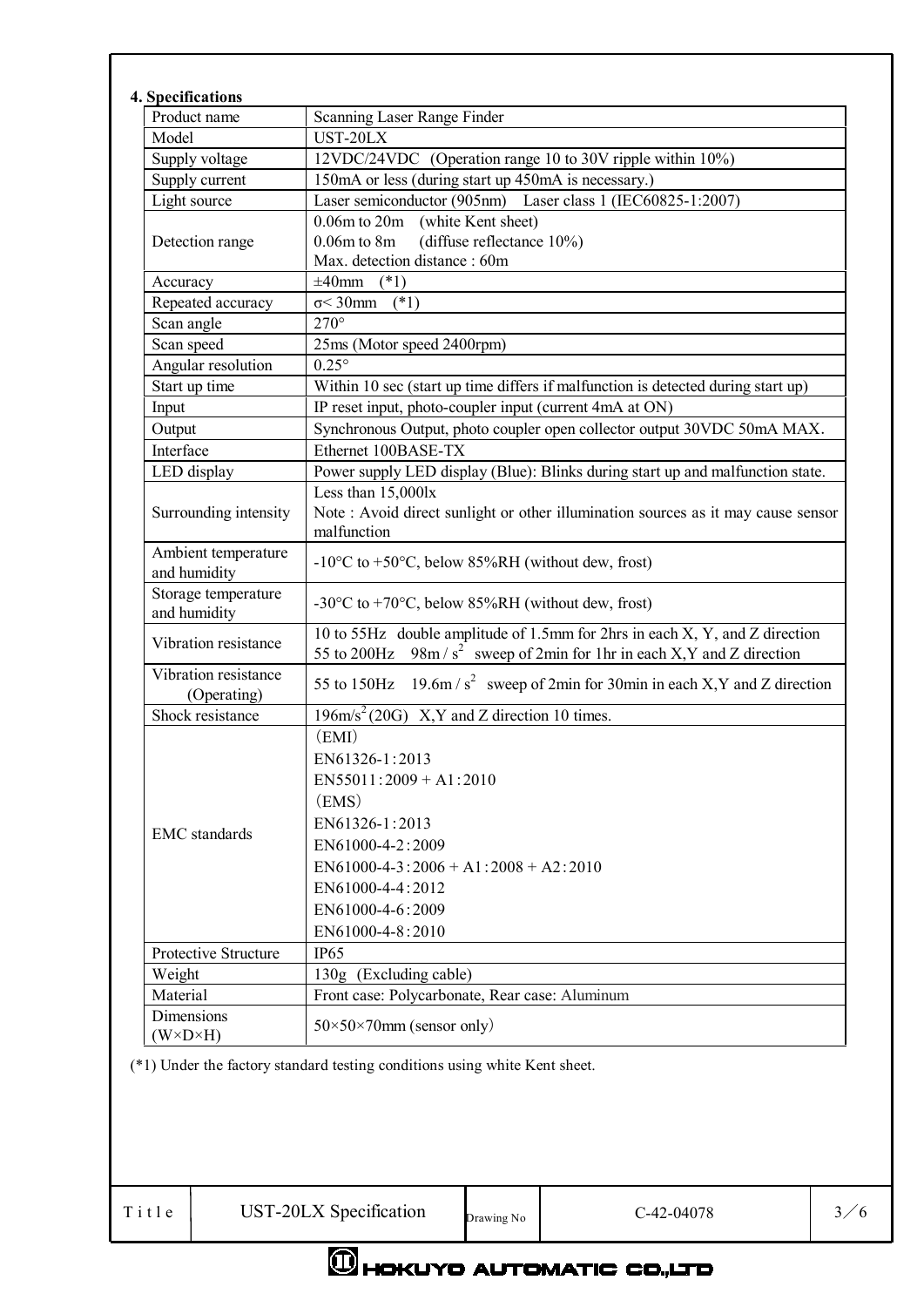### **5. Measurement Data**

| -Nieasurement Data   |                                                                              |  |
|----------------------|------------------------------------------------------------------------------|--|
| Distance Value (x)   | Meaning                                                                      |  |
| x < 21               | Output numerical number "4" as Measurement error                             |  |
| $21 \le x \le 60000$ | Valid distance [mm]                                                          |  |
| x > 60000            | Output numerical number "65533"                                              |  |
|                      | as Measurement error (object does not exists or object has low reflectivity) |  |

#### **6. Connection**

#### **6-1. Power source, I/O cable**

Cable length: 1000mm Flying lead cable (AWG28)

| Color        | Signal                    |
|--------------|---------------------------|
| Red          | COM Input +               |
| Gray         | COM Output -              |
| Light Blue   | IP Reset Input            |
| Orange       | <b>Synchronous Output</b> |
| <b>Brown</b> | $+$ VIN (12VDC/24VDC)     |
| Blue         | -VIN                      |

Note: Direction of Inputs and Outputs are mentioned from the sensor's side.

#### **6-2. Ethernet cable**

Cable length: 300mm

| Color  | Signal |
|--------|--------|
| Blue   | $TX+$  |
| White  | TX-    |
| Orange | $RX+$  |
| Yellow | $RX -$ |

#### **7. LED display**



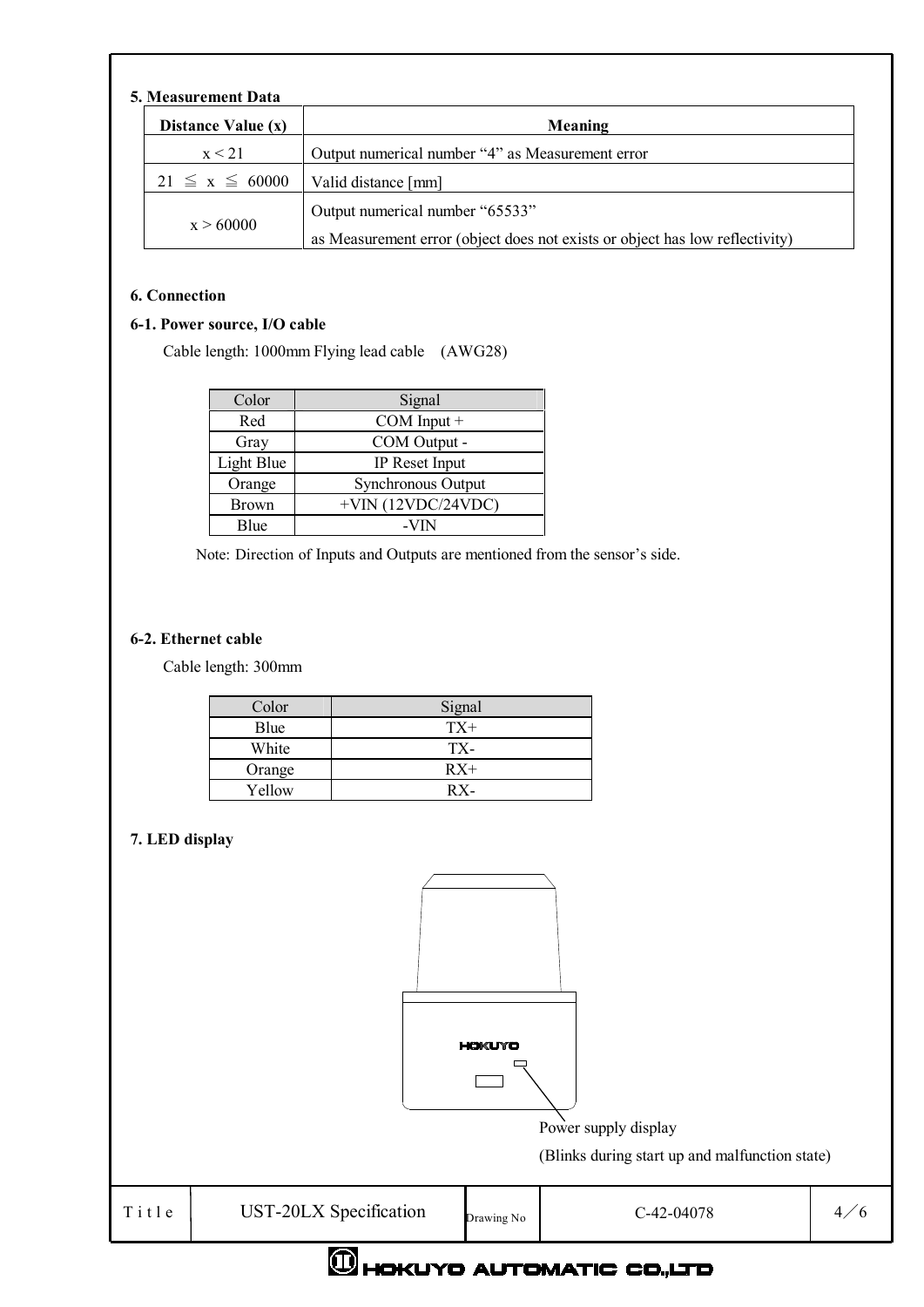

## **OHOKUYO AUTOMATIC CO.,LTD**